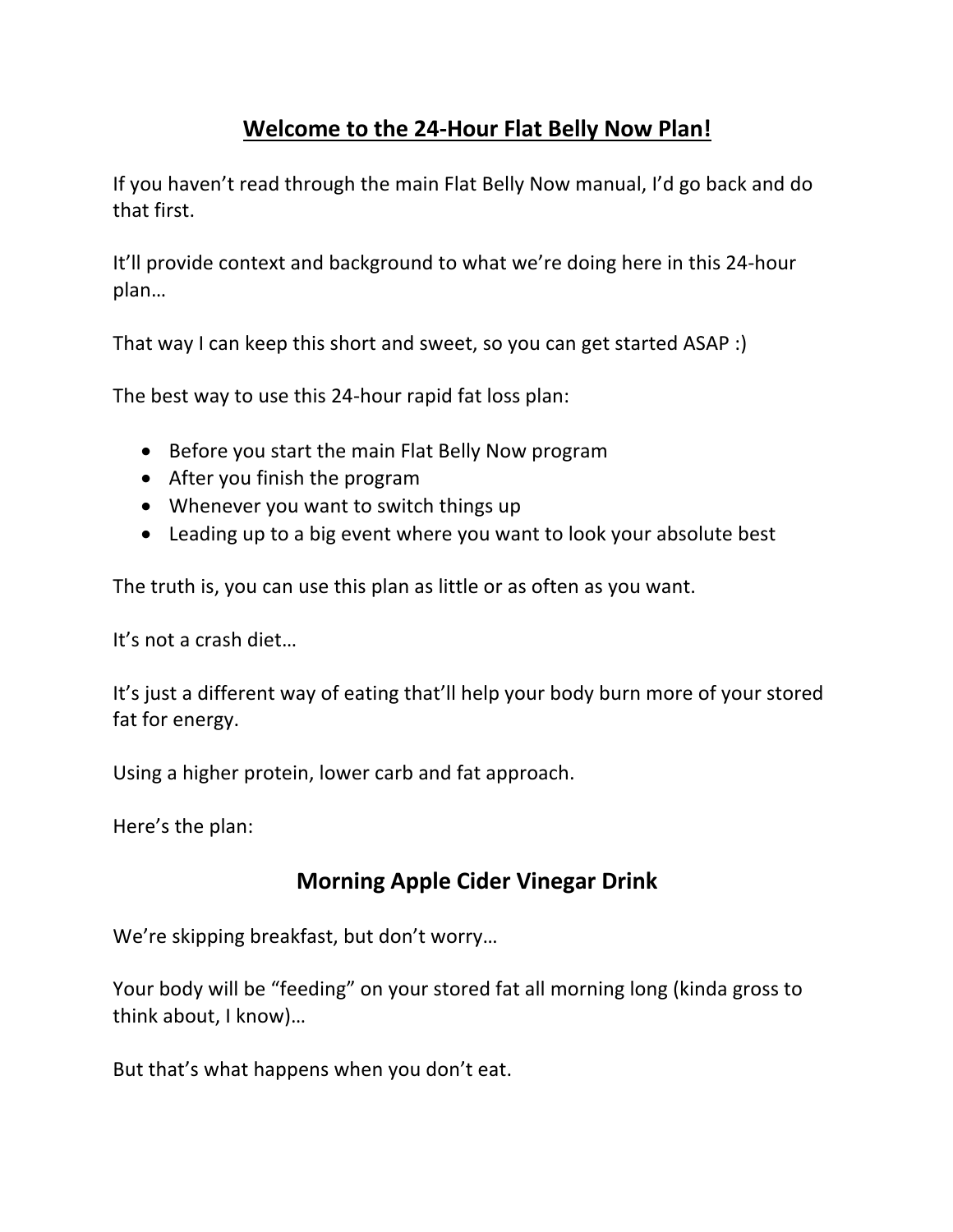You're not "starving yourself", you're simply taking a break from food in the morning for health reasons, and…

When you do that, your body turns to your stored fat for fuel.

Now, onto the apple cider vinegar drink.

We're doing this for a couple of reasons:

- It helps with digestion (and HUGE part of fat loss that most people ignore)
- Helps you burn a little more fat
- Gives you a nice energy boost
- Helps you get faster results with fasting

#### **Here's the recipe:**

- 8 ounces of lukewarm water
- Juice from  $\frac{1}{2}$  lemon
- 1 tablespoon apple cider vinegar

### **Why are we using these ingredients?**

For starters, lemon juice has pectin in it.

Pectin is a non-digestible fiber that captures a lot of excess fat that's in the digestive system, binds to it…

And allows it to flush out of your system.

That means it's going to allow you to stay satiated, while also getting rid of harmful fats/cholesterol in your body.

As for apple cider vinegar…

It's really powerful with it comes to helping with digestion…

And it also helps bring down your blood glucose.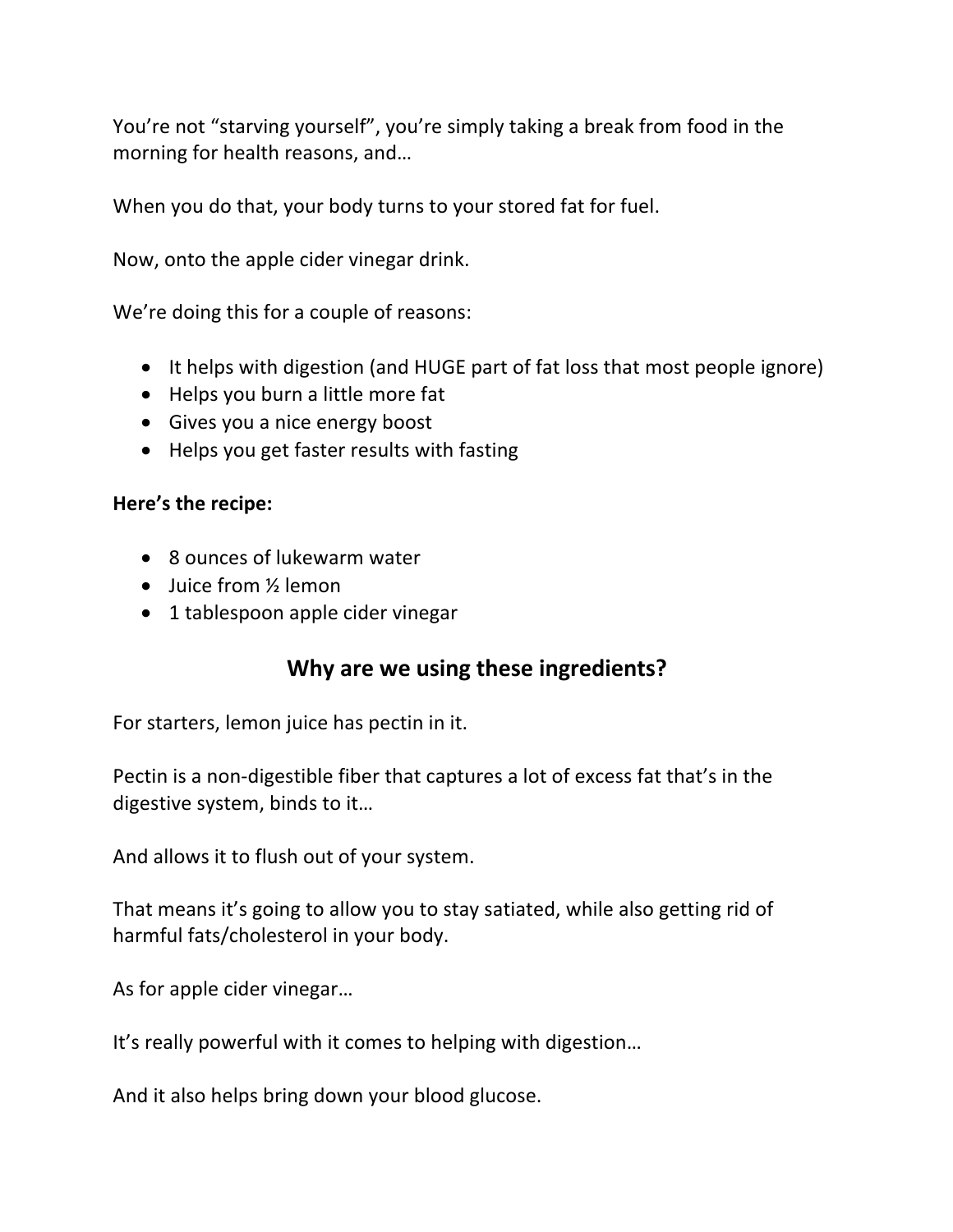That way your blood sugar doesn't rise and fall while you're fasting.

# **Greek Yogurt Lunch (Noon)**

If you read the main manual, then you know…

Greek yogurt is the secret weight loss food.

That's because it has the perfect ratio of protein to energy (fats/carbs) for aggressive fat loss, and…

It's a fermented food packed with probiotics, which is extremely healthy for your gut.

Plus, it's very nutrient dense…

And provides a high level of satiety per calorie.

That means it's very filling for a relatively low amount of calories.

Calories aren't everything, but if you can get full on 300 calories instead of 700, you'd take that every day of the week, right?

I know I would :)

Now, you don't want to get the flavored Greek yogurt, because they're packed with sugar.

Stick with plain and use the toppings below.

#### **Here's your lunch:**

- Plain Greek yogurt (start with 1-2 cups)
	- o 2% yogurt is best
	- o You can go 0% if you have a lot of weight to lose
- Pinch of cinnamon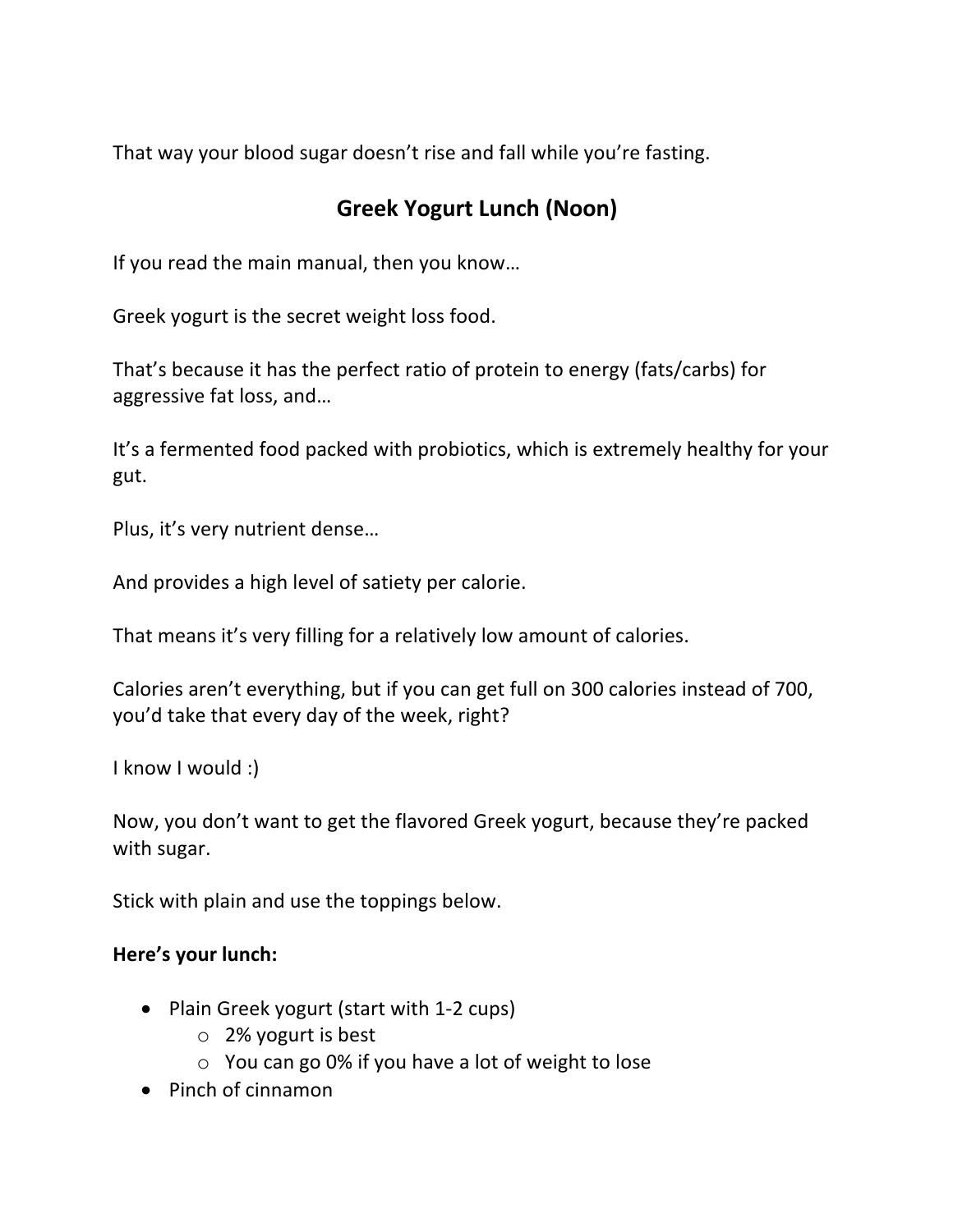- 10 raspberries or blackberries (extra fiber boost)
- 1 scoop protein powder (optional)
	- o I mainly use the protein powder for flavor
	- o Sun Warrior brand has a chocolate and vanilla that taste incredible

Mix that up for lunch…

And when you finish your bowl, wait 15 minutes.

If you're still hungry, simply have some more.

Again, the protein powder is optional.

I'm not a huge fan of most protein powder because they're packed with sugar and nasty ingredients, however…

Sun Warrior has a great brand that's very clean, and…

Once you use their chocolate protein powder, it's kinda hard to go back to eating plain yogurt :)

As for the plain Greek yogurt itself, I usually stick with Fage or Two Goods.

You can find them at almost every grocery store, and they're lower in sugar.

### **Mid-Afternoon Drink (3:00 pm)**

Eating between meals can really slow down your weight loss…

Even if you're having "healthy" snacks.

In fact, most of your fat-burning occurs between meals and when you're sleeping.

This is the "magic time" when you're not consuming calories…

So your body starts burning your stored fat for energy instead.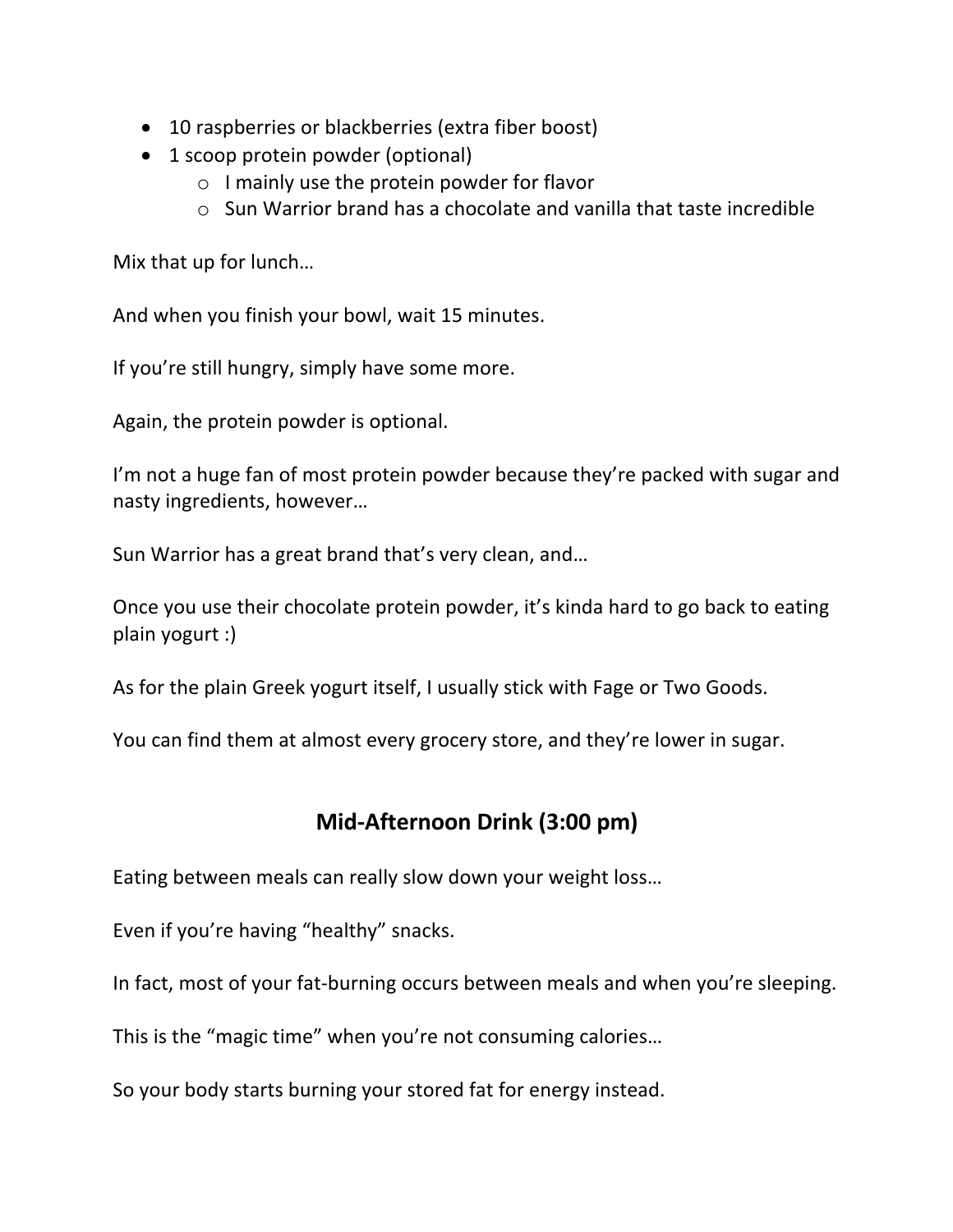If you can remember just one thing, make it this:

Your body burns fat when you aren't eating.

So for this plan, we're going to cut out snacking altogether…

And have a mid-afternoon drink instead.

- 8 ounces lukewarm water
- 1 tbsp. apple cider vinegar
- Pinch of salt (sea salt or pink Himalayan salt are best)
- Stevia to taste (optional)

This is going to help you get through the afternoon…

And it can help increase fat-burning as well.

# **Dinner (6:00 pm)**

Here we're going to keep it simple with lean protein, low-sugar carbs and another yogurt bowl.

2% plain Greek yogurt is the secret weight loss food after all :)

Simple choose from the options below, make your meal, and eat until you're full but not stuffed.

#### **Lean Protein (Pick One)**

- Pork loin
- Flank or sirloin steak
- 90% lean ground beef
- Ground turkey
- Chicken
- Ground Chicken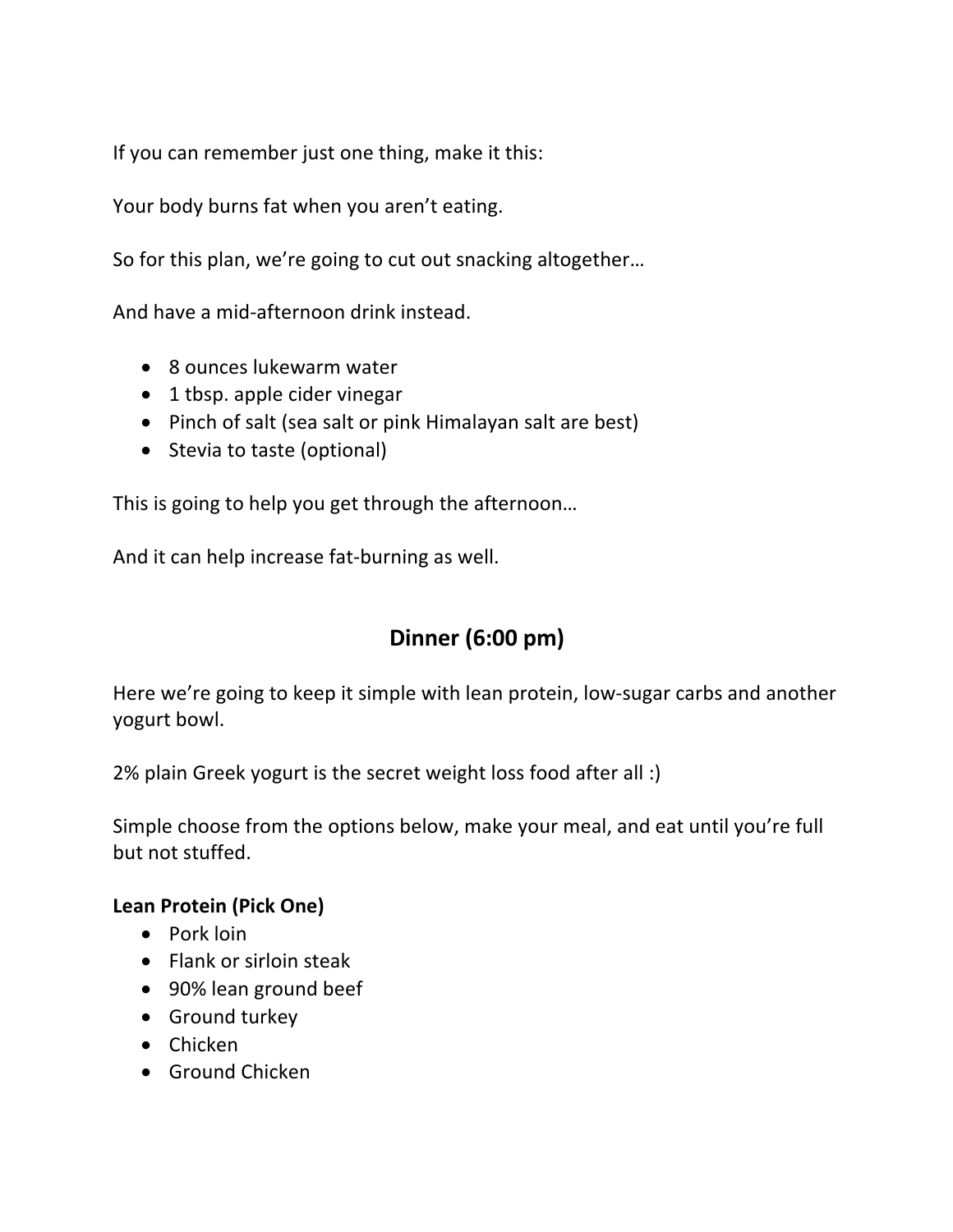#### **Vegetables (Pick 1-2)**

- Broccoli
- Cauliflower
- Asparagus
- Green beans
- Brussels sprouts
- Bell peppers
- Cucumbers
- Tomatoes
- Olives
- Romaine lettuce/salad
- Mushrooms

### **Greek Yogurt Bowl for Dessert**

- 1 cup 2% plain Greek yogurt
- 1 tbsp. cocoa powder
- Pinch of cinnamon
- Stevia to taste (optional)

Golden Rule – Don't eat if you're not hungry.

If you make yourself too much food, please don't force yourself to eat it all.

Same with the Greek yogurt bowl, if you're simply not hungry after dinner, don't force yourself to eat anymore.

The worst thing you can do is eat when you're not hungry.

# **Bedtime Fat-Burning Drink (1 Hour Before Bed)**

This is important because the apple cider vinegar helps keep your blood sugar low before bed…

And it helps you get into a fasted state faster.

That means you'll digest your food from the day at a faster rate…